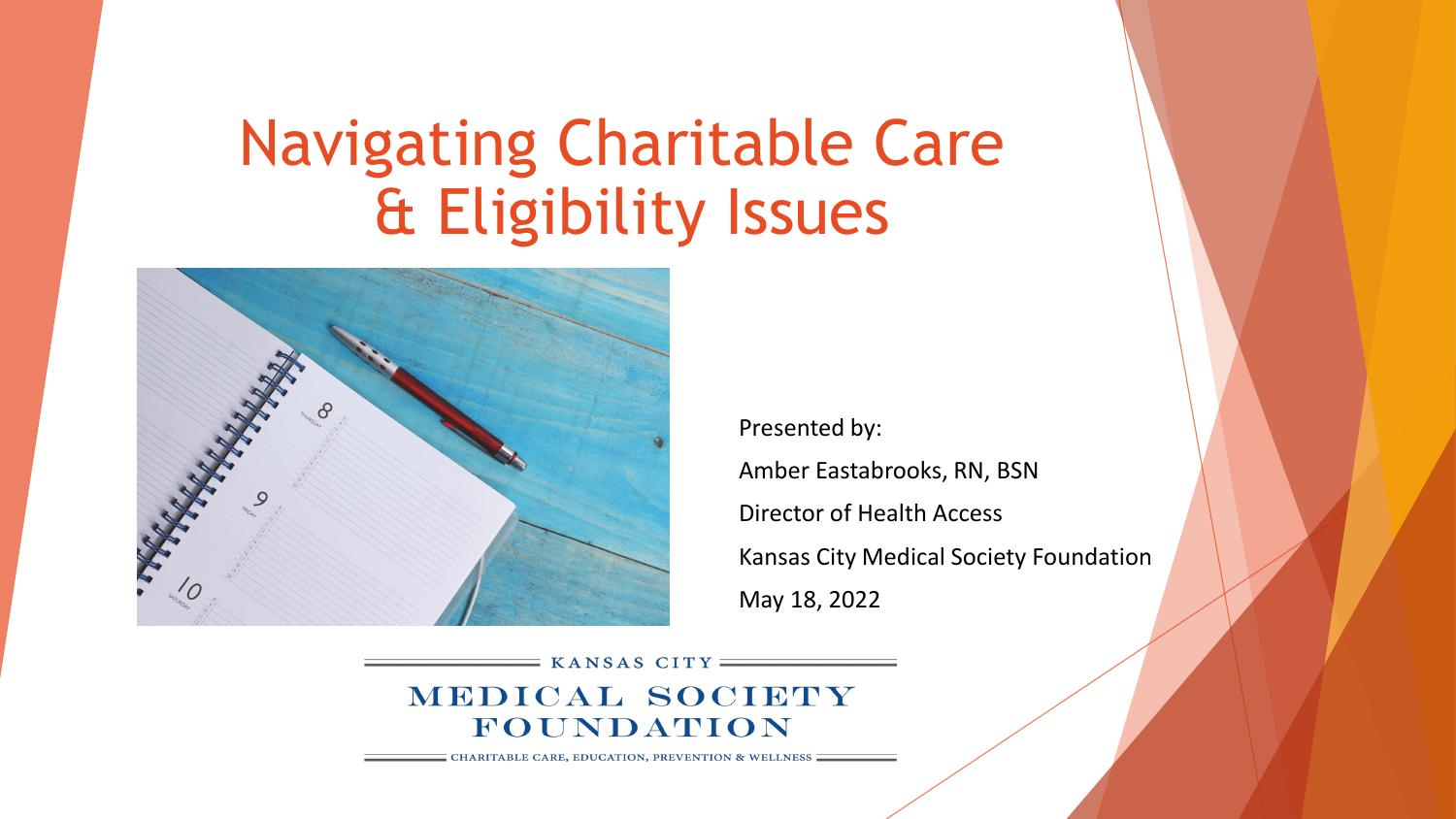Hello…. Graduated from Avila University with my Bachelor's of Science in Nursing

> First job out of school was in the Cardiac ICU for a large teaching hospital

Found Duchesne Clinic….found my place in our community

Also found serious gaps in healthcare access, equity and resources

Duchesne Clinic is primary care based safety net clinic with volunteer specialists

Strong culture of quality care inside our walls….but then what?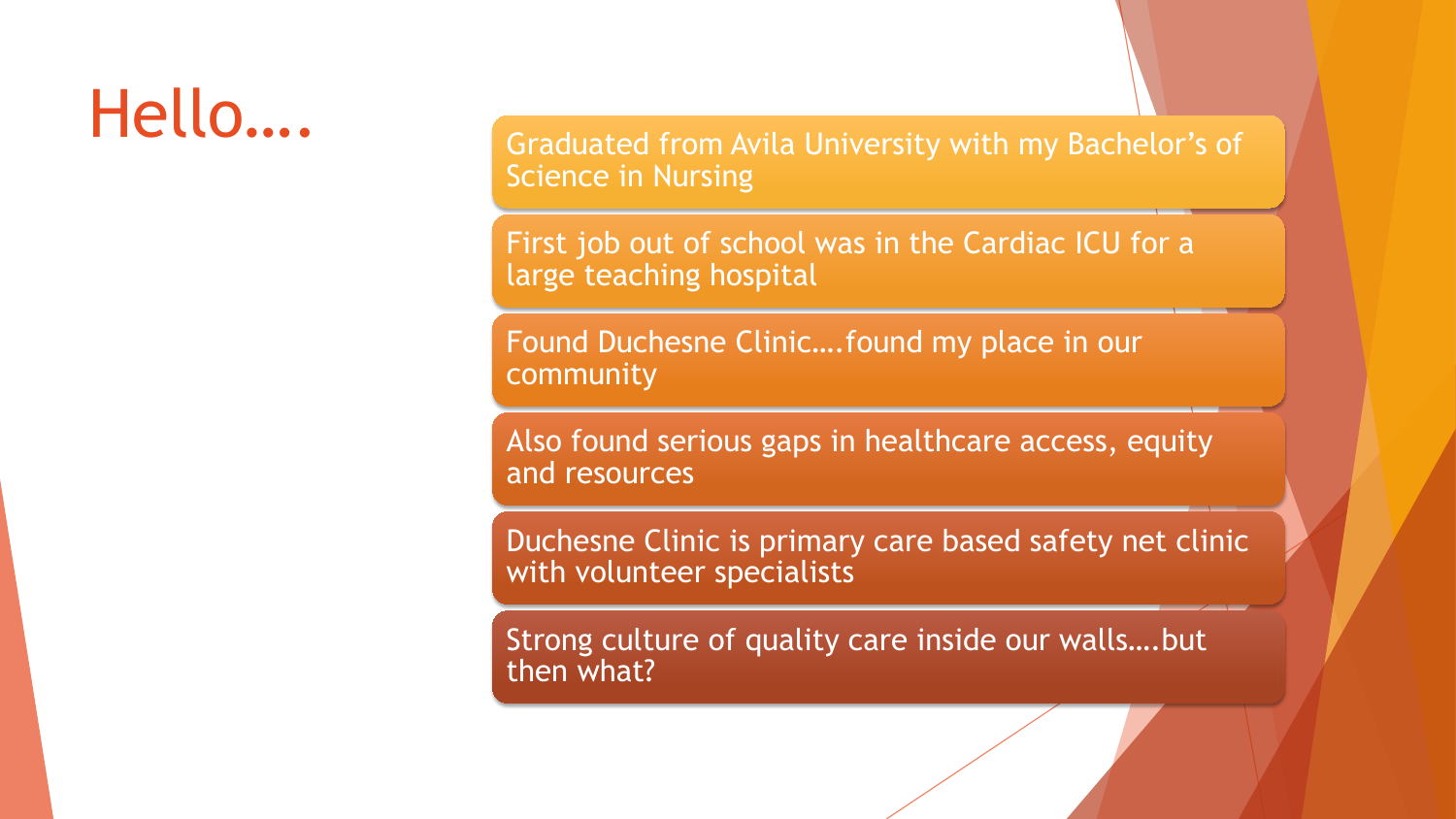# Specialty Care Dilemma

Our volunteer specialists have done all they can in house

Our patients need higher level care

#### Work smarter, not harder

- Reaching out to colleagues
- Community resources
- Does anyone owe me a favor?
- Am I the only one losing sleep over this?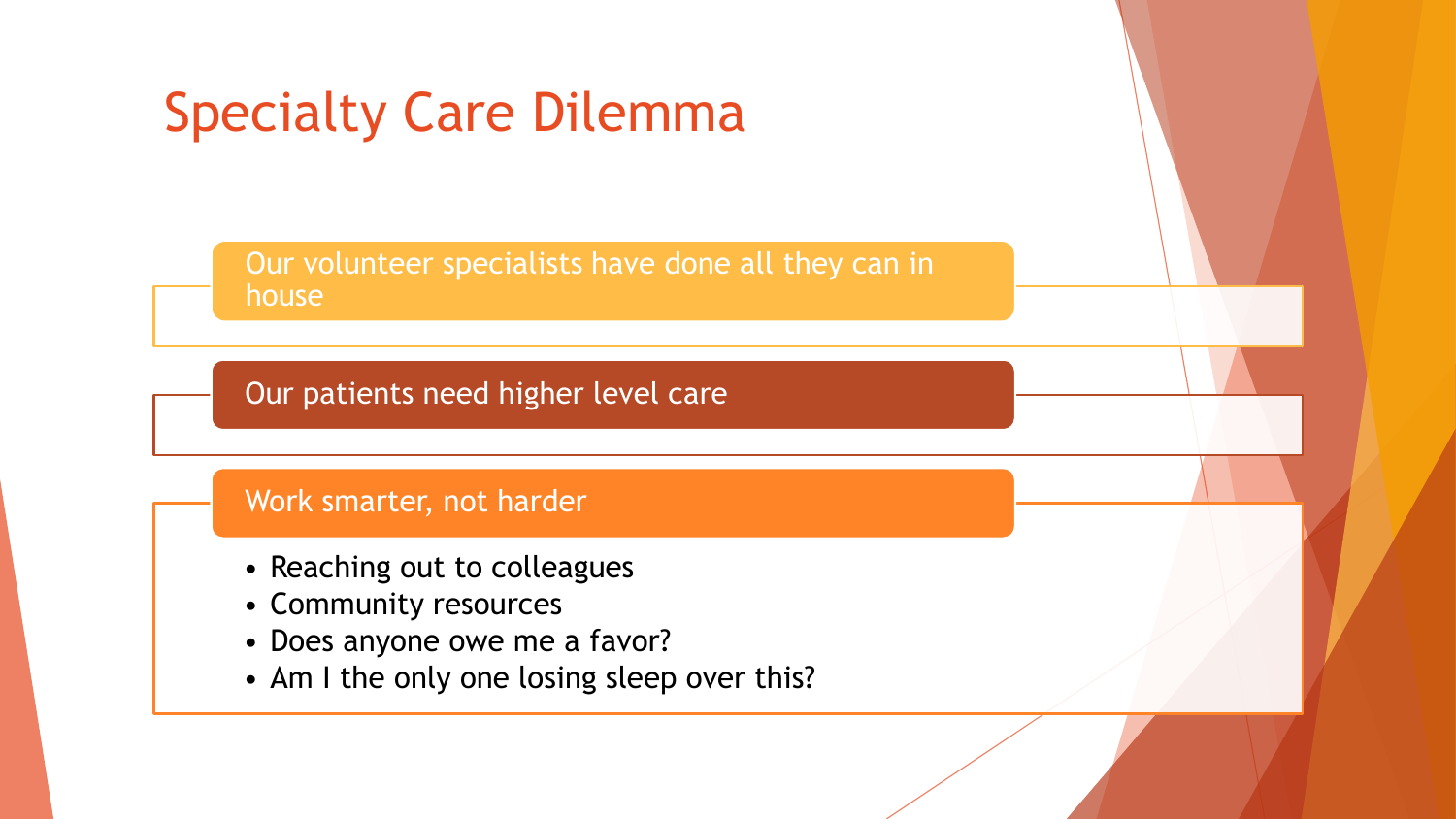Short lived victory….

# Additional care is found!



But…

The time that took put me way behind on everything else

"Hey, I have this one patient…."

There's never just ONE patient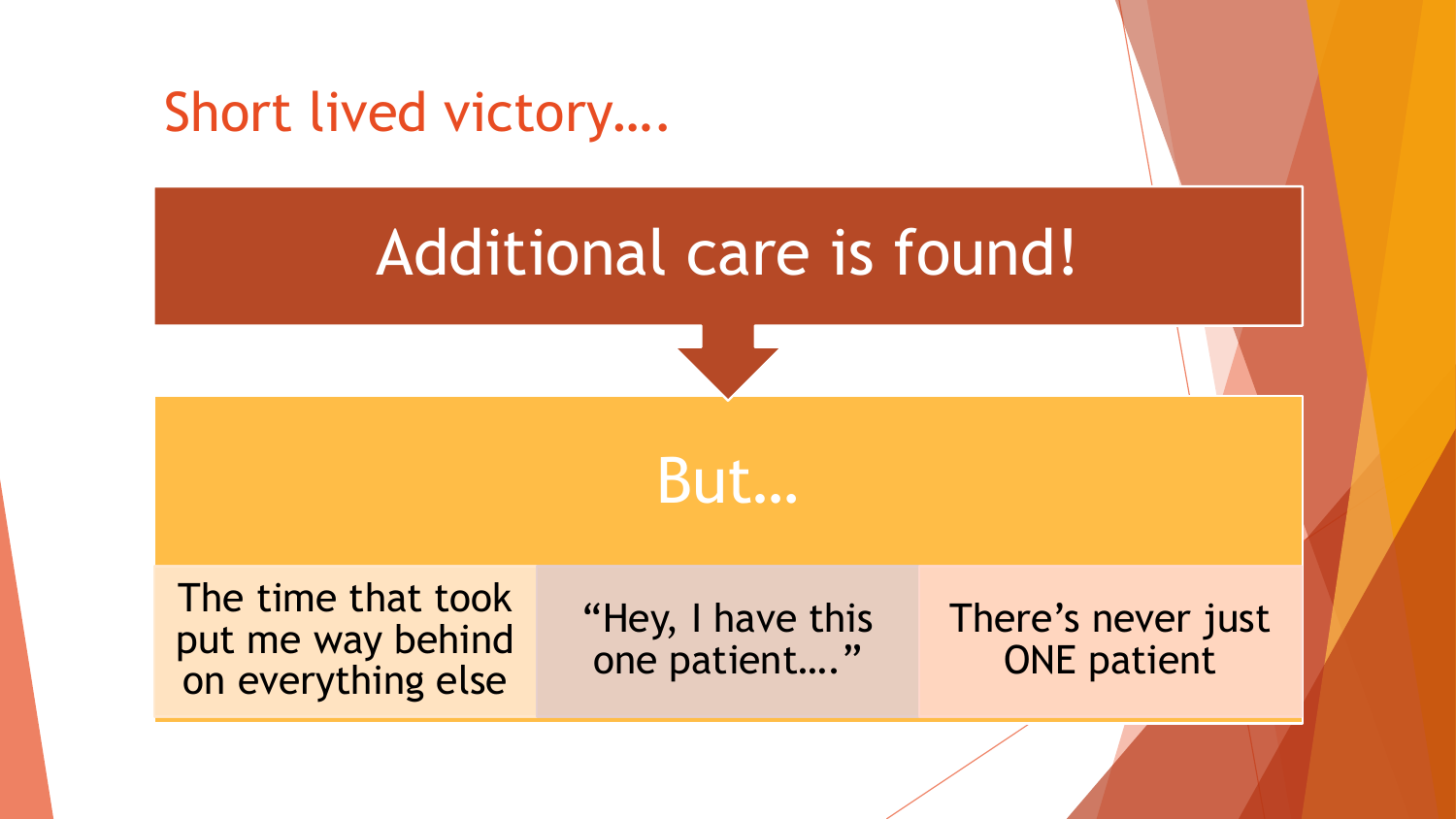## Who put me in charge??









Triage **Medical necessity Medical necessity Eligibility** 



 $\bullet$ 

Bottom line – who gets access to the limited amount of specialty care and how is that decided?



Access to other resources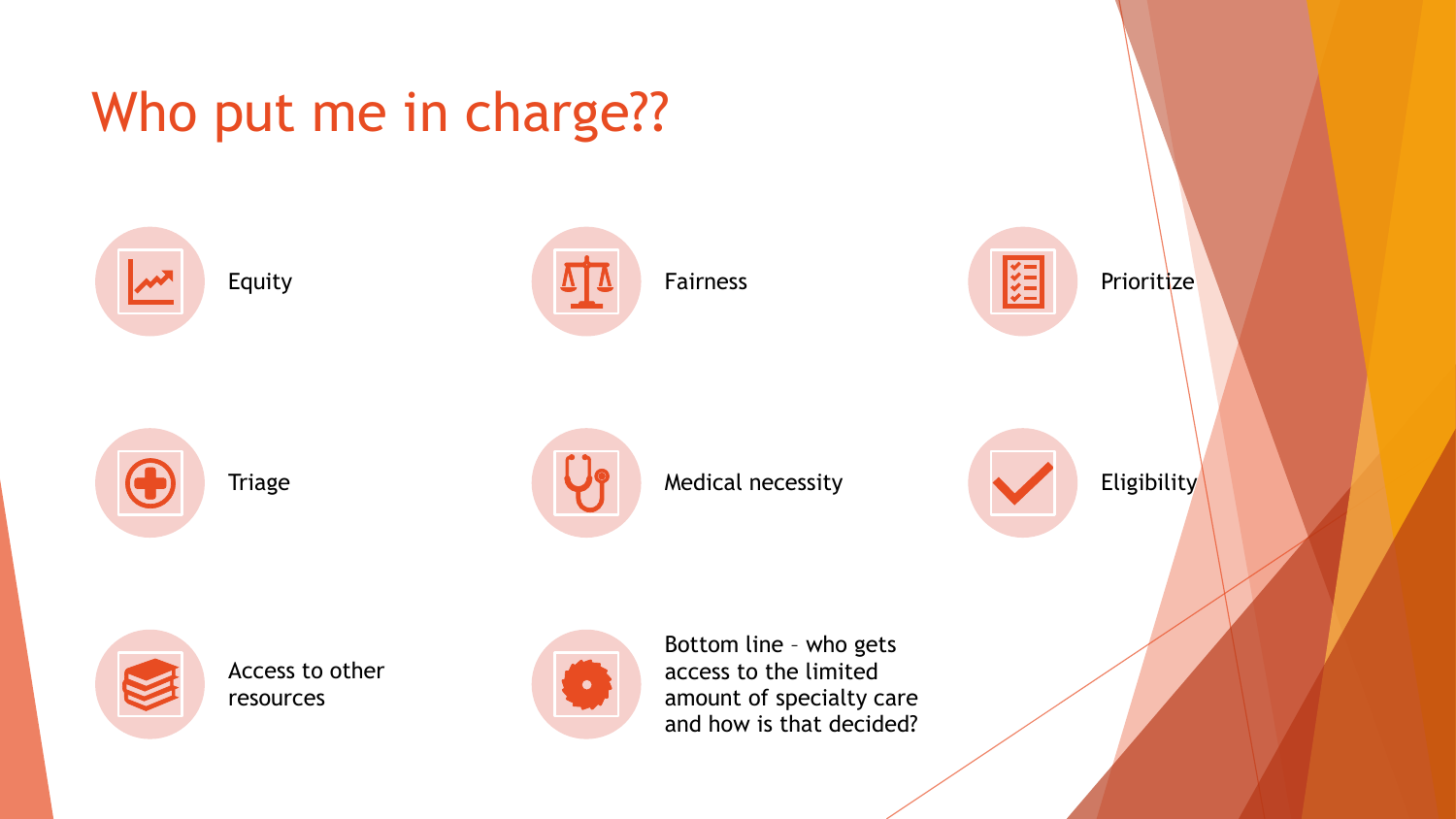# Specialty Practices

You're on the other end of the dilemma, but in the same boat

Calls from PCP offices looking for resources

Self referrals

Policy for self pay / uninsured patients

Does your practice have a charity care program in place?

Is it clear? Detailed? Updated? Easy to track?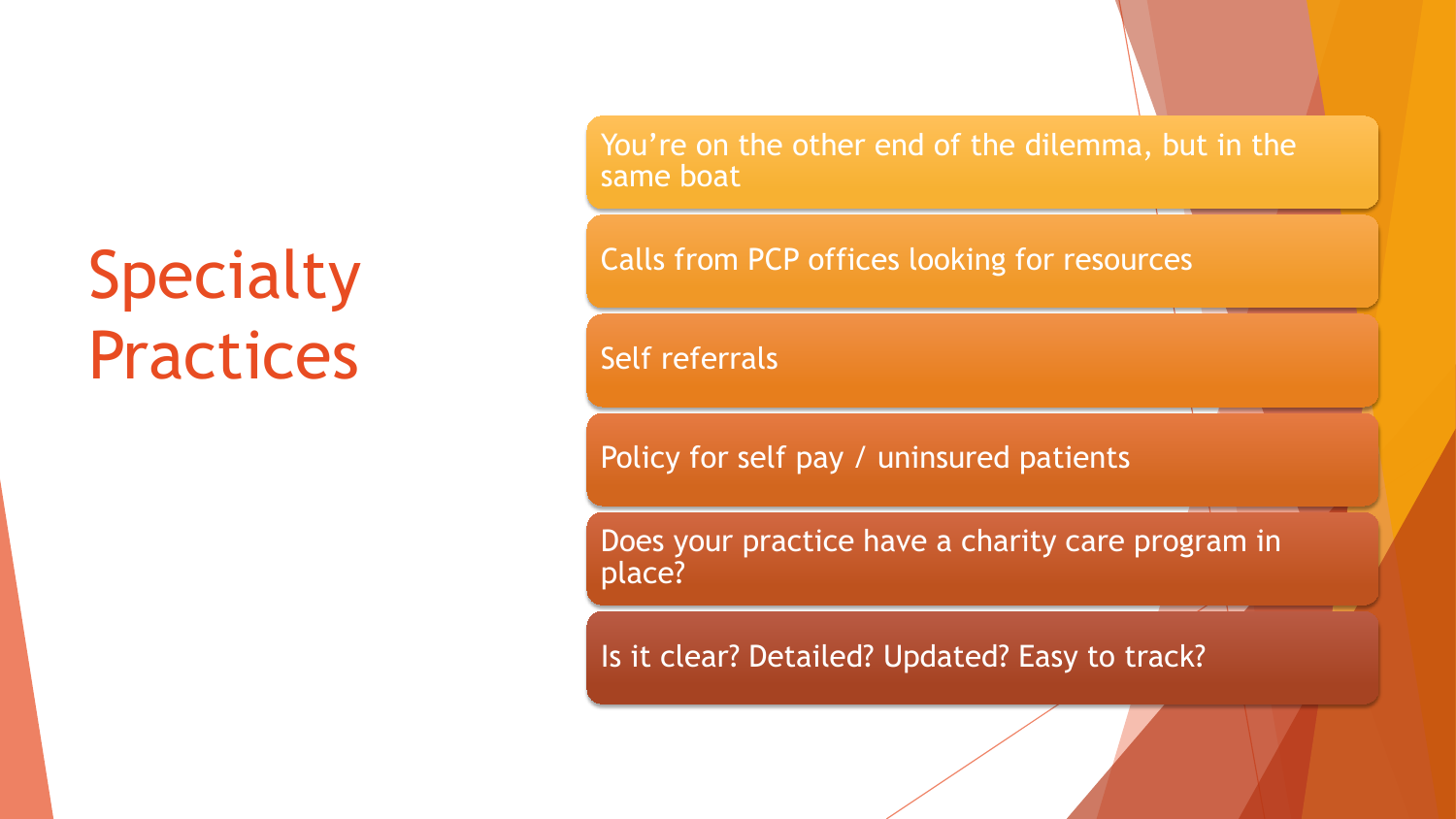# Welcome to Metro Care & WyJo Care

- The Kansas City Medical Society Foundation is the charitable arm of the Kansas City Medical Society
- $\triangleright$  A 501(c)(3) nonprofit organization, we are dedicated to improving access to medical care along with advancing the overall wellness of people across greater Kansas City. To address the needs the underserved, we operate the WyJo Care and Metro Care charitable care programs that deliver over \$8 million worth of donated specialty care to uninsured patients each year
- Metro Care serves Jackson, Clay and Platte counties in Missouri
- WyJo Care serves Wyandotte and Johnson counties in Kansas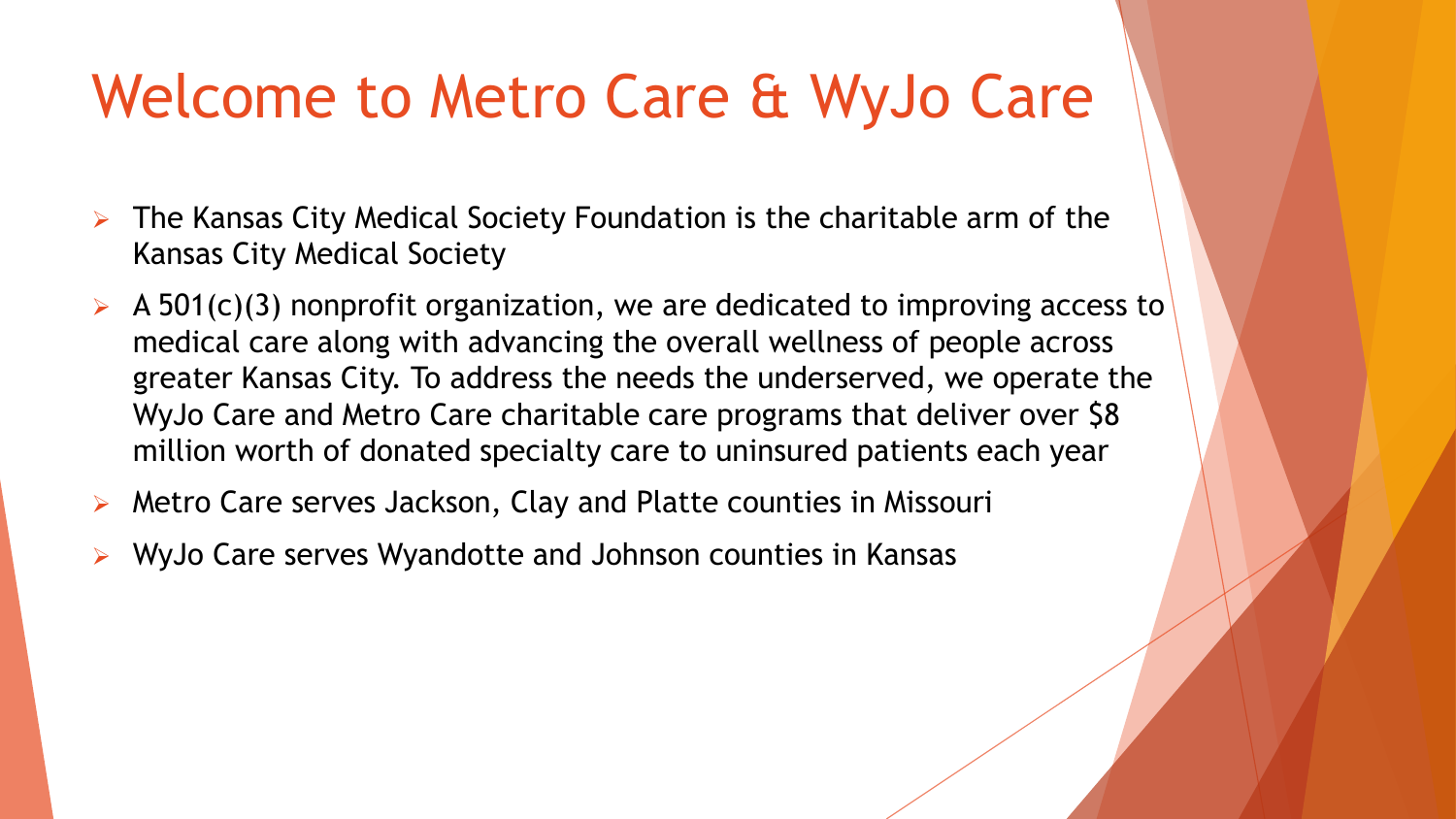# Welcome to Metro Care & WyJo Care

- $\triangleright$  We have established relationships with specialty care practices and providers who have agreed to donate care
- ▶ Metro Care and WyJo Care are NOT insurance. This is free, donated care from the specialists
- $\triangleright$  Each specialty office is different in the amount of care they pledge. They drive what that looks like e.g. Five appointments / month, two surgeries / quarter, however, we manage their pledges
- $\triangleright$  We partner with over 27 safety net clinic and Primary Care Practices to connect their eligible patients with donated specialty care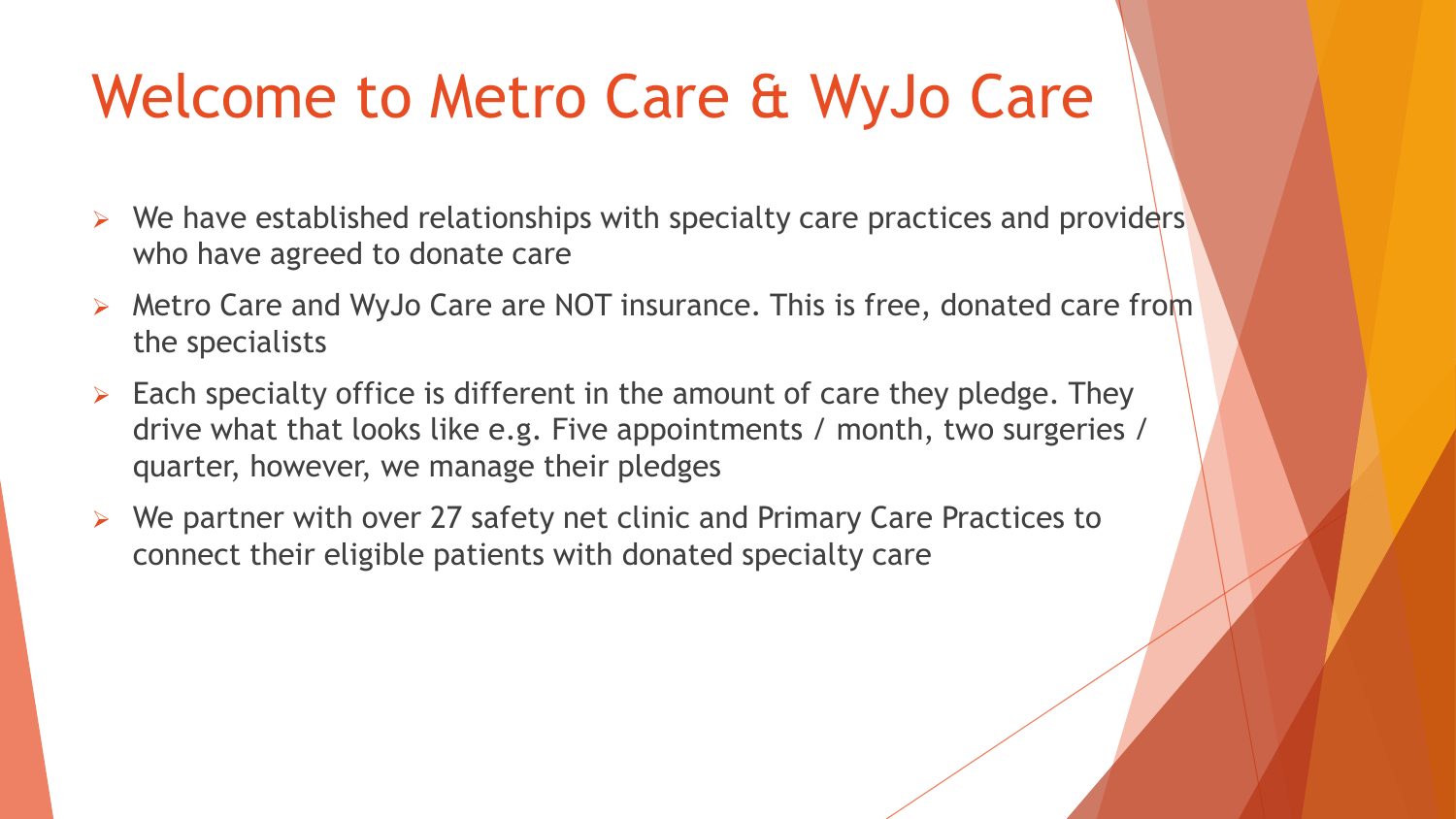### Metro Care & WyJo Care Program Eligibility

- Must be a resident for at least three months in Jackson, Clay or Platte counties (Metro Care) or Wyandotte or Johnson counties (WyJo Care)
- Family income is less than 200% of the Federal Poverty Level
- Have no health insurance
- Not eligible for any government programs such as Medicare, Medicaid, VA benefits or worker's compensation
- If living in the city of Kansas City and/or within Jackson county, not eligible for assistance through the University Health / Truman financial discount program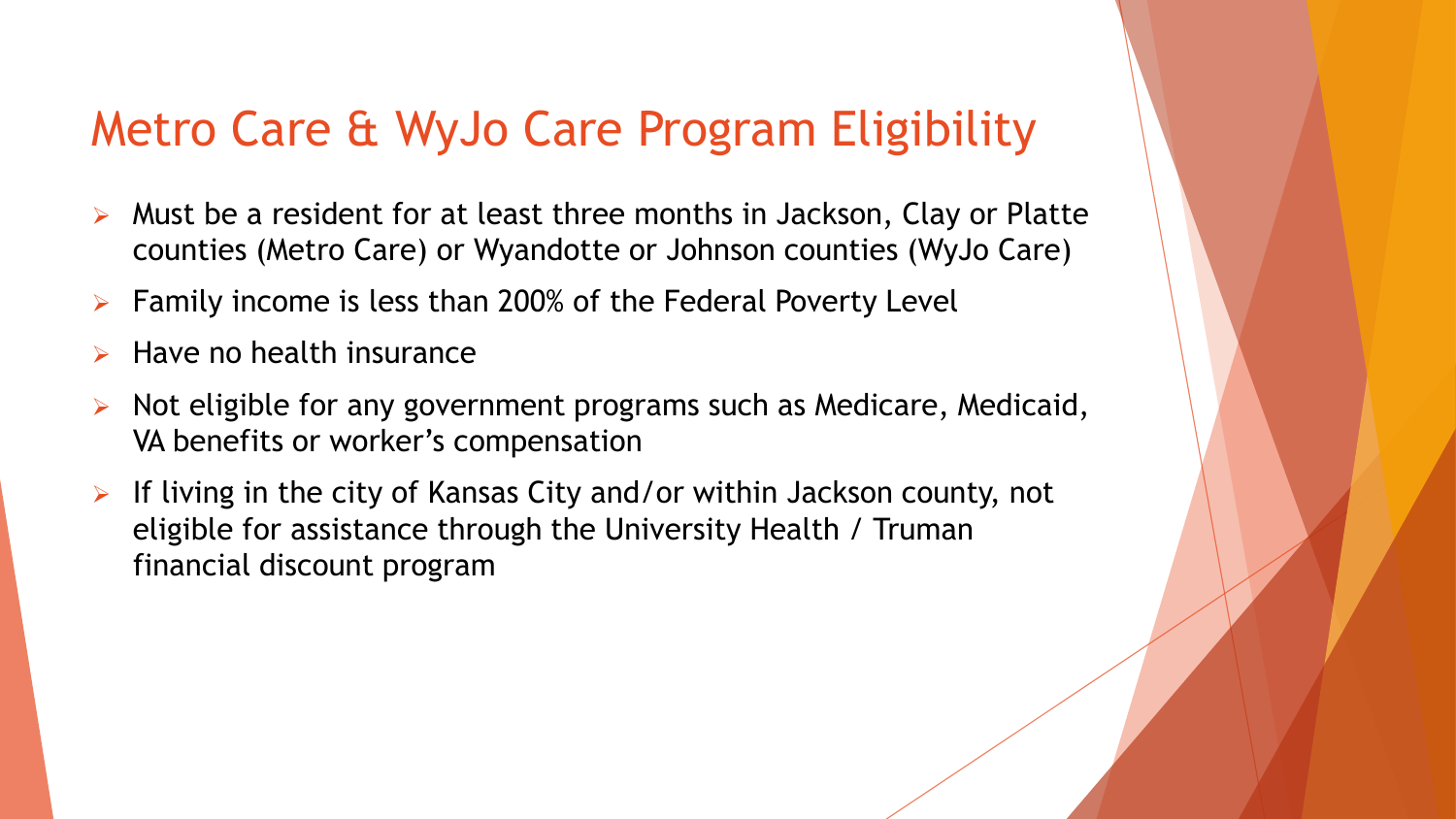# How it really works:

- The PCP places an order / referral for the patient to see a specialist
- $\triangleright$  The PCP office determines if the specialty is available through Metro Care / WyJo Care and screens the patient for Metro Care / WyJo Care eligibility
- $\triangleright$  The referral is sent from the PCP directly to our referral specialists
- $\triangleright$  Our referral specialists coordinate the requested care with the donating practices to get the patient scheduled
- $\triangleright$  Participating specialty practices can also send a referral to Metro Care / WyJo Care if a patient needs additional specialty care – for example, a cardiologist can send a referral for a pulmonologist
- Metro Care / WyJo Care referral specialists manage the specialty care pledges / amount of donated care along with the amount of requested care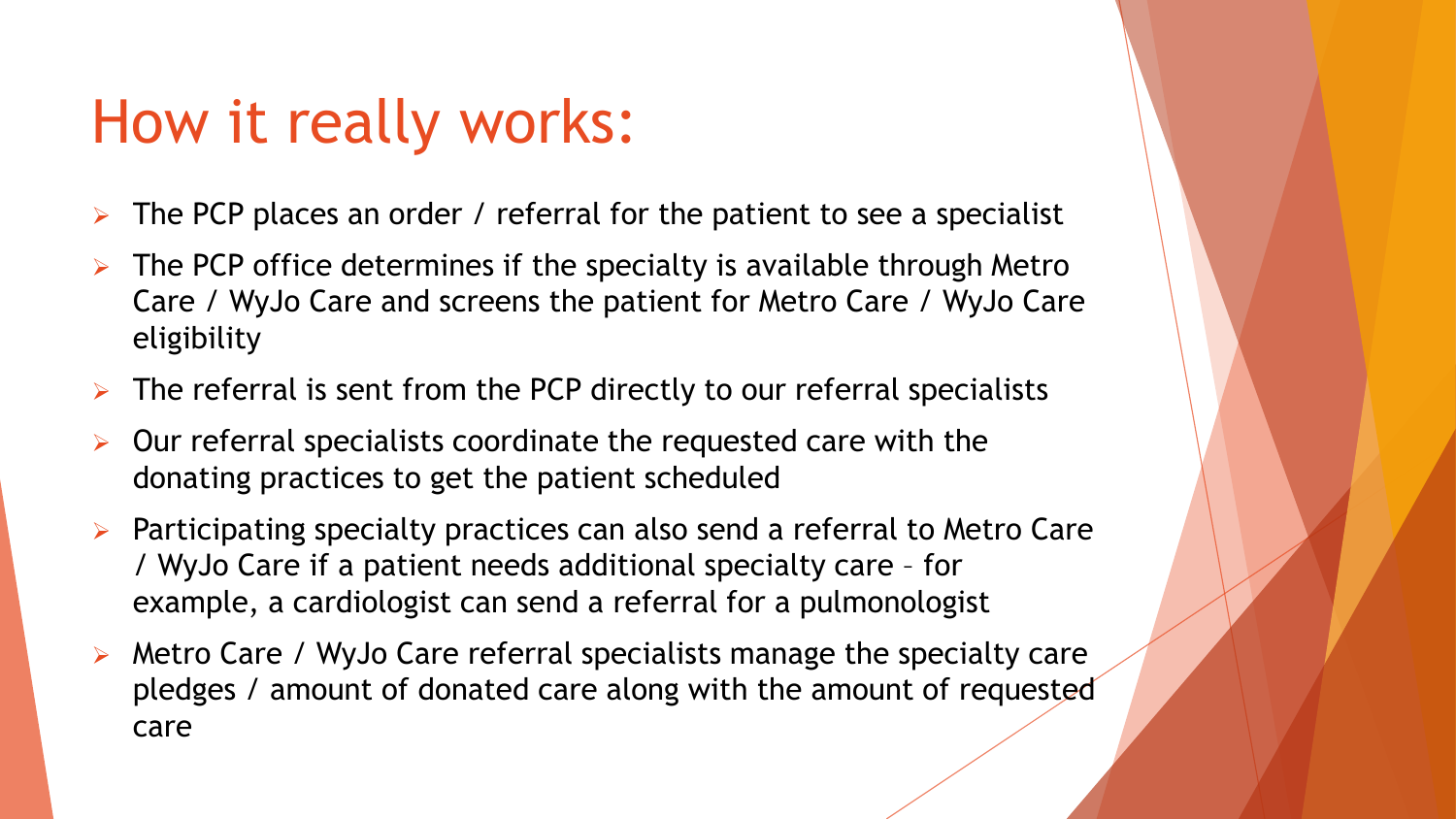# It's a win, win, win



The **patients** get access to the specialty care they need but can't afford

The **Primary Care** office has assistance navigating the patient to the specialist via an established network of providers committed to delivering donated care to the uninsured

The **specialist** office has an avenue to provide charitable care to patients through a partnership that eases the administrative burden by determining eligibility and managing / tracking the charitable care commitments